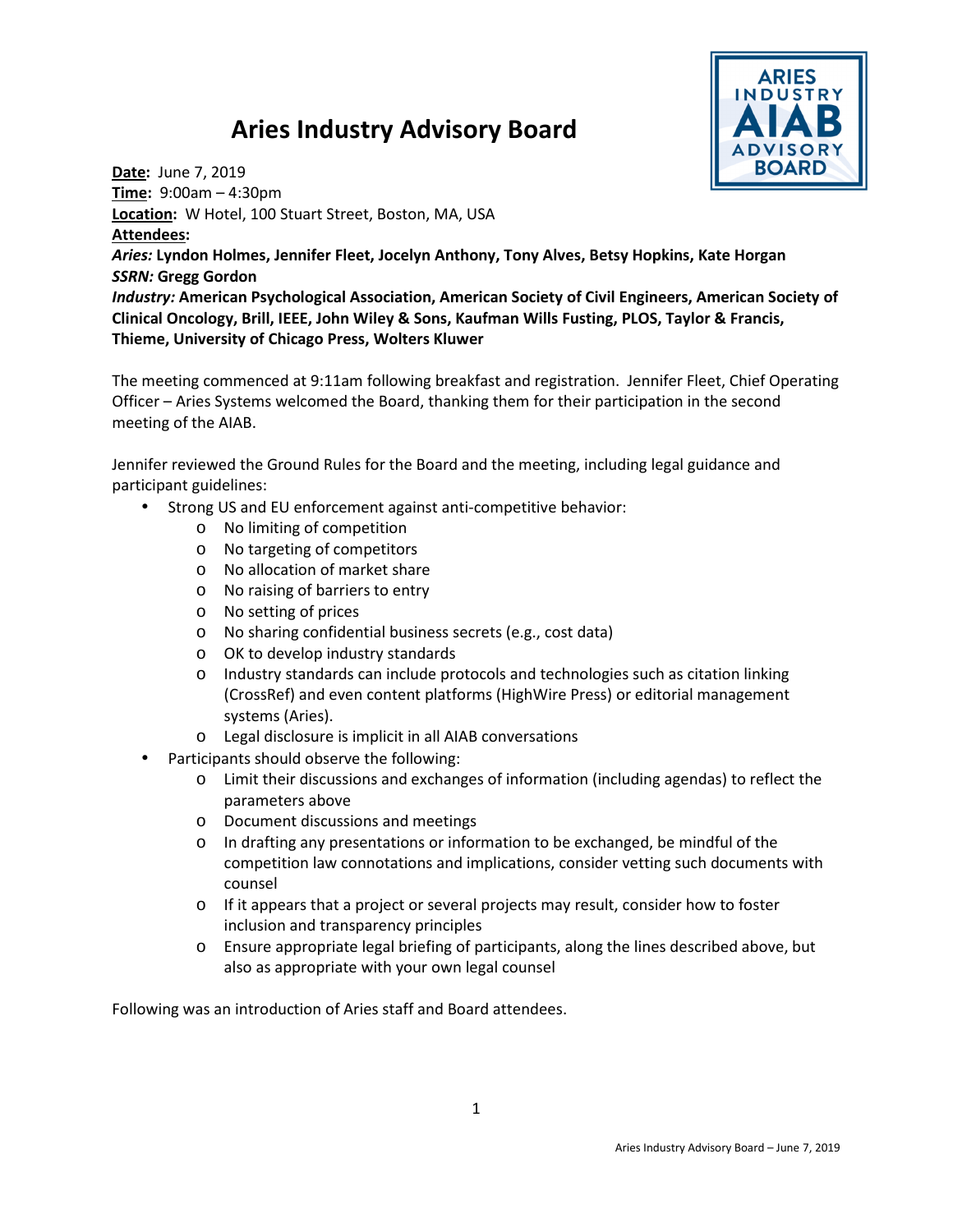Jennifer then discussed the Objectives of the board meetings:

- What can Aries do to advance scholarly communication through technology and process
- Provide a level playing field across all publishers and Aries customers
- Integrate third party solutions
- Provide a forum for both customers and the industry to advise Aries on the extent and messaging of the firewall between Aries and Elsevier

Betsy provided a recap of the December meeting and key discussion points. The following action items for the Aries team came from the December meeting, with updates provided:

- Distribute the Security Audit scope and objectives ahead of audit and results following completion: Jennifer provided an update on the Audit scope and results (see later notes)
- Distribute meeting minutes in advance of posting on Aries website; then post on website for public consumption: Action completed following December meeting
- Provide a clear statement on the Single Code Base, including no change in our development process: Tony reviewed Aries' Single Code Base Statement (see later notes)
- Jocelyn Koller will distribute reimbursement process information by the end of day Monday: Action completed following December meeting
- The next AIAB meeting will be in June in Boston, MA, USA; date to be selected and announced soon: Action completed following December meeting

Board attendees requested the following:

• Regular communications and updates from Aries to the Board between meetings, providing regular status of the activities that come out of the prior meetings. Betsy is working with Aries Marketing to develop a communications plan that will include monthly communications to the Board. Monthly notices will be distributed even if there is no substantial news to communicate at that time.

Additional conversations included:

- There have been some organizational structure changes since our December meeting: Kumsal Bayazit was named CEO of Elsevier in February 2019. Dominic Feltham has succeeded her at Reed Exhibitions. Aries remains in the Research Products domain of Elsevier, with Jennifer now reporting to Mie-Yun Lee, Kumsal's Chief of Staff. Both Kumsal and Mie-Yun are committed to the operating principles presented.
- As COO, Jennifer leads the business, with Product Management, Client Services, Project Management and Marketing reporting directly to her.
- Lyndon Holmes remains Founder of Aries, providing advice, guidance, and history.

Jennifer Fleet presented an update on the audits:

- Aries undertook two audits to fulfill client and board, as well as internal requirements.
- The initial audit was a SOC [service organization control]-2 Readiness assessment, which is a preliminary assessment in preparing for SOC-2 certification. SOC-2 is an industry standard that audits data security and protection. The readiness audit was initiated by Aries Operations at the start of the year to identify any areas to improve in preparation for certification. This audit was completed by Schellman & Company.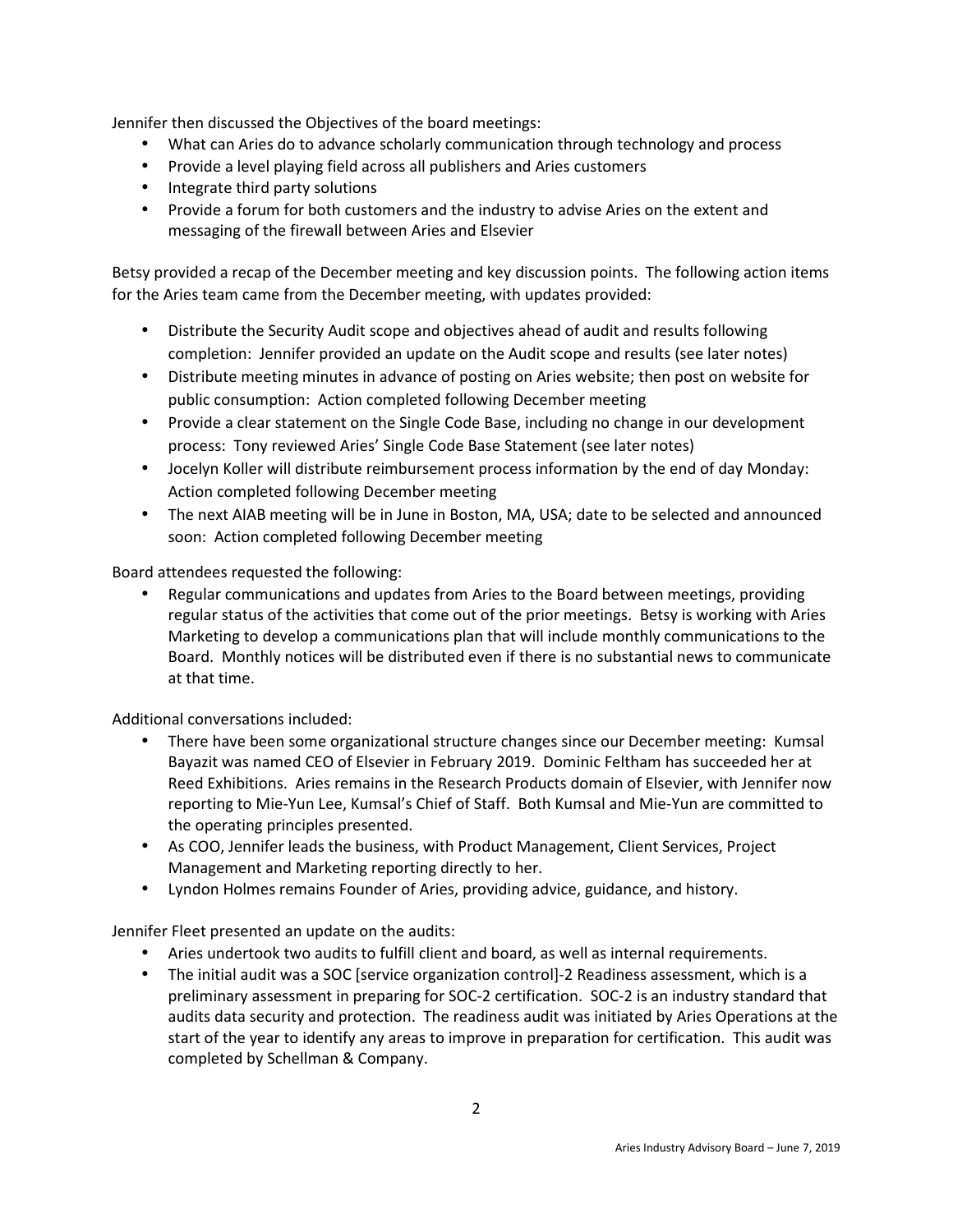- o Preliminary outcome: Of the issues cited, approximately 75% were related to incomplete documentation of procedures, though the procedures were demonstrated to be in place. The remaining issues identified areas for improvement in procedures. Those issues are being resolved and documented in anticipation of going for the certification in the coming year.
- The second audit was to address penetration-testing requirements of our clients and board. The pen testing (or ethical hacking), was to find any security vulnerabilities that an attacker could exploit. This audit was completed by Defendza.
	- o Preliminary outcome: No significant risks identified. No short-term remediation recommended, with mid-term remediation focused on reviewing firewall rules and certificates. Long-term remediation to repeat the pen tests annually.
- Because work had already begun towards executing the SOC-2 Readiness audit, Aries management decided to review the findings of that audit first and cover any gaps in a secondary audit if needed. Following the SOC-2 Readiness audit, the need for additional pen testing was quickly identified and initiated.

Board attendees requested the following:

- More detail of the findings from both audits and what steps Aries is taking going forward.
- Executive summary of both audits, including definition of "business risk" vs. "reputation risk". Board is asked to then identify any remaining gaps for Aries to remediate.

Additional conversations included:

- Agreement by the Board that Aries is heading in the right direction with the initial audits and review.
- Reiteration of Aries commitment to annual audits around procedural security and pen testing.

Jennifer Fleet presented the Guiding Principles:

- In response to the request from the Board in December for a "Clearly documented position paper or statement regarding the separation of publisher data across the entire organization," Senior Management at Elsevier initiated a task to define Guiding Principles for the Aries/Elsevier relationship. The Senior Vice President of Research Integrity, IJsbrand Jan Aalbersberg, was tasked with crafting the principles with input from Aries management, and these were reviewed and assessed by Elsevier Senior Management, including Jennifer.
- The overall principle was summarized by Kumsal Bayazit, CEO of Elsevier, in this way: "Aries" should be kept at arms-length, customer confidentiality is key, and customers should be able to rely on that."
- Principles are contained below and also distributed with these notes as this file: Aries ELS Operating Principles.pdf
	- 1. Customer-specific information needs to be kept confidential (within Aries).
		- a. There will be no access from Elsevier to any customer-specific Aries data, including any sales data and customer-specific business requirements.

Discussion: This includes manuscript data, submission counts, business requirements for custom development and configurations. None of this type of data will be shared with Elsevier.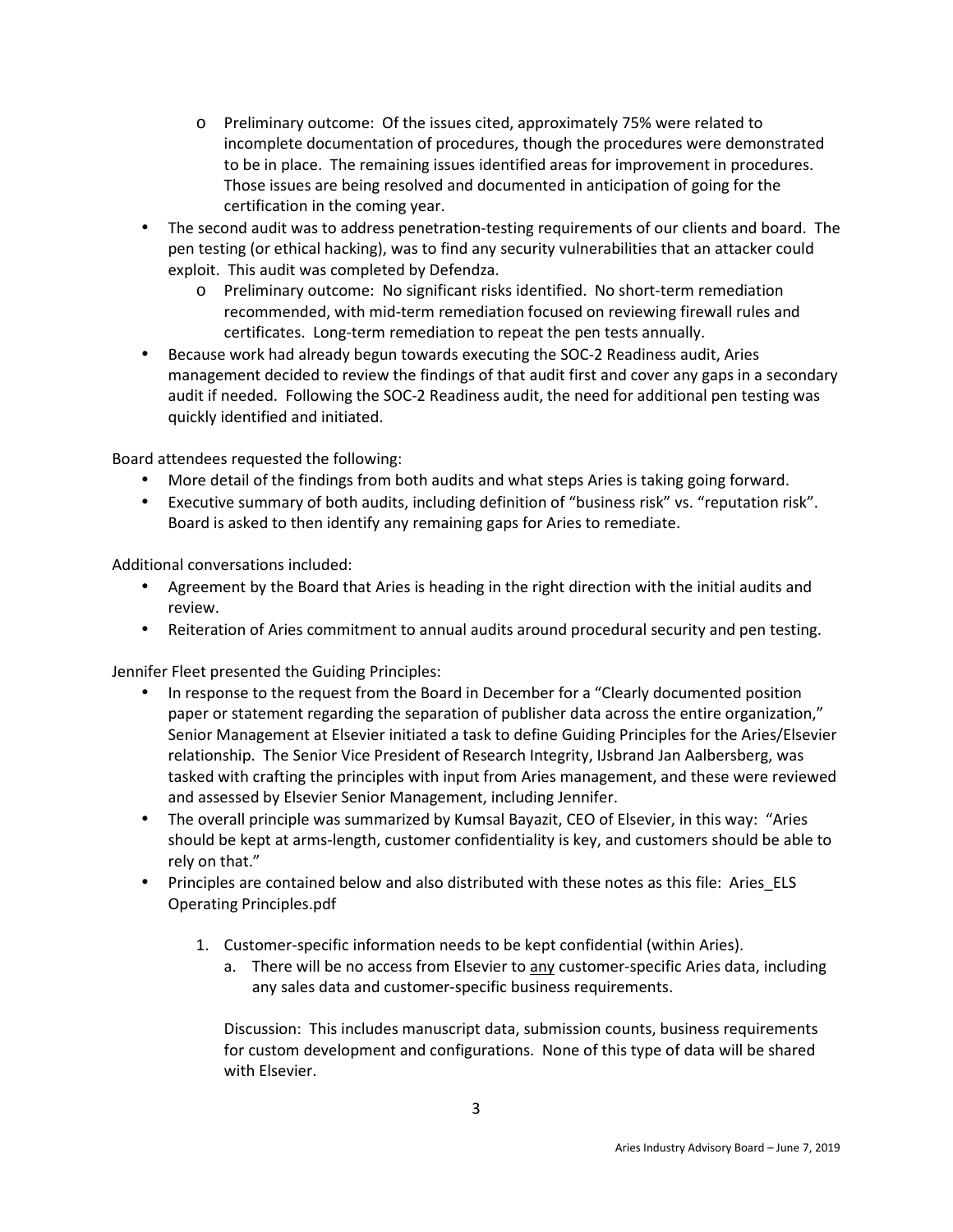2. Aries will adopt Elsevier Technology standards with local Aries administrators wherever customer-confidential information is involved.

Discussion: Some Elsevier systems, such as HR systems, are used by Aries staff via a separately accessed Elsevier network. Additional technology standards will be adopted, but will remain under the Aries administration. Email storage and administration is handled locally by Aries administrators.

- 3. Aries and Elsevier need to visibly and proactively demonstrate that it is keeping all customer-specific information confidential.
	- a. Regular audits should be performed, with auditor and audit topics to be agreed by Advisory Board.

Discussion: Aries and Elsevier are committed to visibly and proactively demonstrating that client information is confidential, and this Principle speaks to the role of the Board in that area.

- 4. All communication and branding should be "Aries" to visibly and proactively demonstrate that the day-to-day business operations are separated.
	- a. This holds for invoices, support, email addresses, business cards, bank accounts, etc.

Discussion: Though a cost savings could possibly be realized in some areas, the decision to visibly show that Aries business operations remains separate was key to this Principle.

- 5. All Aries customers have an equal opportunity to develop and enhance their own submission environments.
	- a. Prioritization, customer relationships, and cost-management of projects are fully and only Aries' responsibility.

Discussion: This includes all aspects of the customer relationship, feature pricing, development prioritization, and bug prioritization.

- With principles in writing, they can be distributed in advance of all meetings to set the expectations and make conversation easier.
- In conforming to these principles, there are two areas we are most sensitive:
	- o Finance: When Aries was asked for financial information for forecasting, we said no. We will not share that data. We are keeping the firewall. Elsevier will only have access to top-level financials but no details. As part of this, Aries accounts have now reverted from being branded as "Elsevier" back to "Aries". The account information was always separate, but the branding is important to alleviate client concerns about paying a competitor. We are also maintaining accounting staff in our offices to generate and process invoices to ensure information is not inappropriately shared.
	- o End user computing: Though it would be easier to be a part of the central support for tech support, infrastructure, etc., Aries declined and chose to remain on a separate,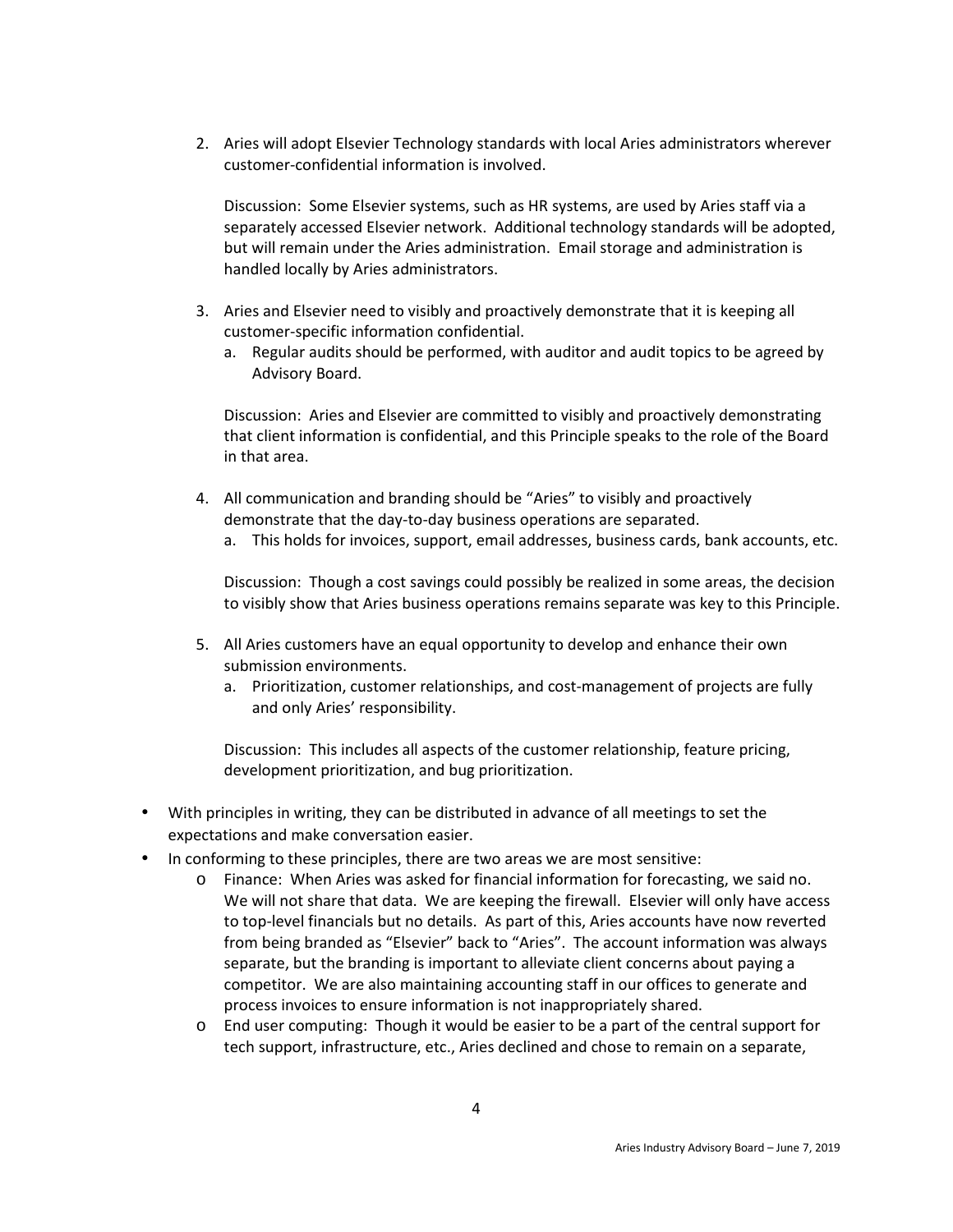protected network with Aries-specific support. This prevents any chance of Elsevier staff gaining access to other client-specific data and information.

• In the event that a request arises to Aries that involves the sharing of any client-related data, an escalation framework has been put in place and was reviewed with the Board. In rare occasions when the acceptance or denial of the request cannot be determined by Aries management, these questions will be brought to this Advisory Board for review and input.

The following Open Question was raised to the Board for discussion:

- Would you be comfortable with Aries sharing the total number of submissions received by Editorial Manager with ALL customers?
- Discussion included:
	- o Historically Aries has never reported on number of submissions, number of authors, etc. Aries considers all journal/publisher data to be the data of the client, not of Aries.
	- o The purpose for this aggregate information would be to determine what percentage of the market-share is submitted to Editorial Manager versus competitive submission systems. Aries/Elsevier could also monitor submission trends across all titles to monitor submission increase or decreases per selected period.
	- o The proposed number is a single total number; not broken down by publisher or publication. Elsevier would not be able to further break down the number to see publisher-specific numbers; any financial information available to Elsevier is also an aggregate number, not broken down by publisher or journal.
	- o Concern was voiced that this request is the first down a slippery slope where additional data is requested for publishers. This is exactly why the question is posed to the Advisory Board.
	- o The requested statistic is not an interesting number per se, though it would allow individual publishers to determine what percentage of the total EM submissions they account for.
- Conclusion reached:
	- o The question will be circulated to the entire Board for further input. As this is an Advisory Board and not a Board of Directors, no formal vote will be taken, but the advice of the board will be considered in the final decision rendered by Jennifer.
	- o The final decision will be distributed to the Board as well.

Board attendees requested the following:

- Tracking of Elsevier requests for the Board that are determined to be in violation of the Principles and Aries' responses.
- Would like an additional principle regarding transparency: specifically around communications on when principles are changed, communications on when they are being reviewed, when ad hoc audits are triggered, data sharing is done accidentally, etc. Guidance on how Aries will communicate openly to the Board.

Additional conversations included:

• Elsevier does have access to financial information for any Elsevier-contracted journals. If Elsevier is the contracted owner of a journal, they have access to the data for that journal. This does apply to journals belonging to Elsevier pre-acquisition, and is no different than preacquisition. Should a title migrate from Elsevier to another client publisher, Elsevier will no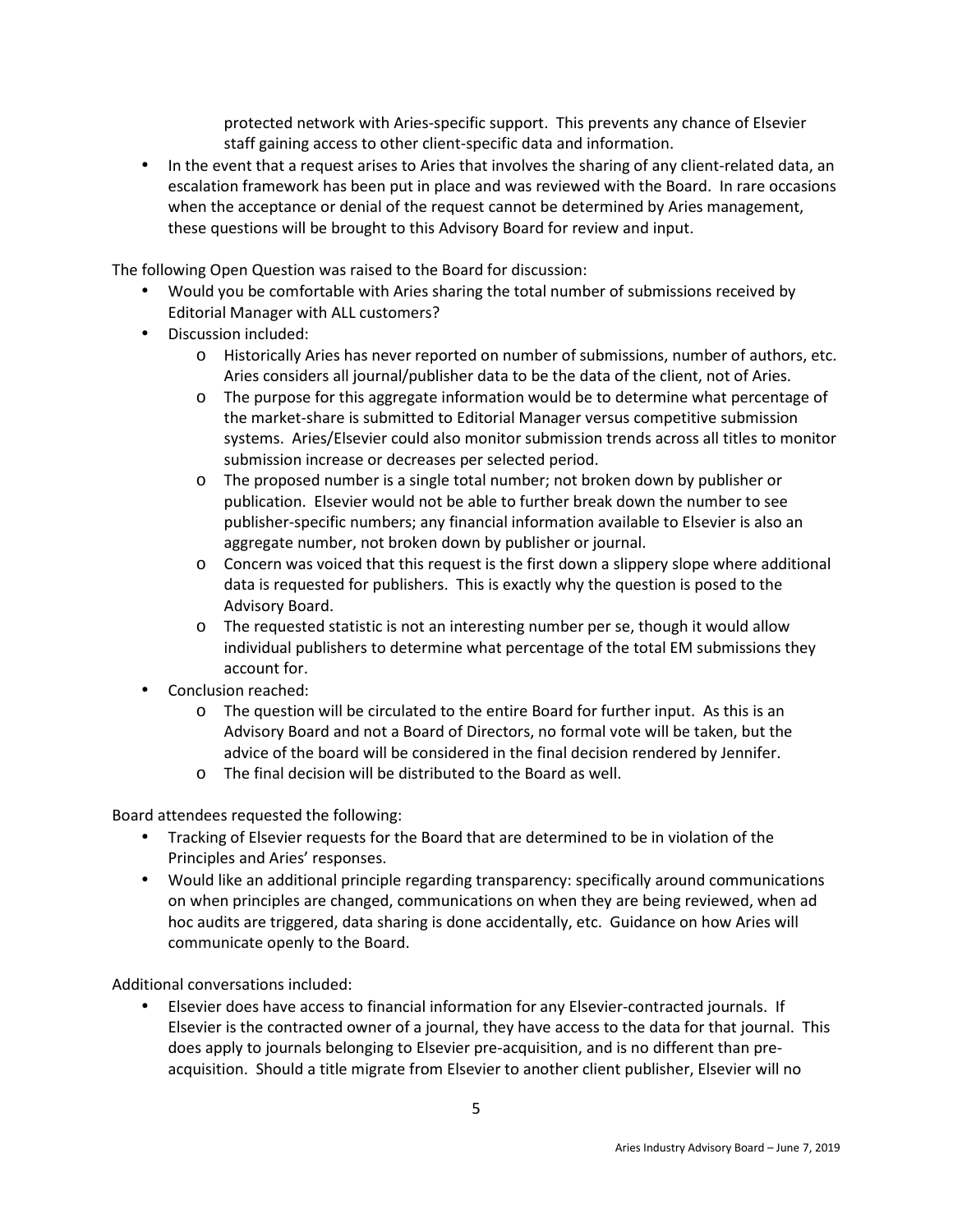longer have access to historical data. This is in line with our long-standing, rigorous journal transfer process.

• Discussion of the relationship between Aries and other Elsevier-owned subsidiaries, such as SSRN. The principles apply to relationships between those groups as well. Customer-specific information is not shared with other business units. The Board suggested this may not always be possible, or even necessary (for example, when a tool might be of benefit, such as SSRN), only that in those cases there be transparency (see above conversation about transparency principle).

The Board broke for lunch, and returned to pick up with the Implementation of the Guiding Principles by Kate Horgan:

- The pre-acquisition business model was reviewed. Aries considers a Business Publisher (BP) to be our client. Each BP can have one or many publication titles, but each title has a separate database. Business Publishers can only access data from titles within that BP.
- Each BP is assigned an Account Coordinator (AC) on signing, and that AC is responsible for the relationship from training and implementation to ongoing support. That AC is the primary point of communication with the BP, communicating release information, handling new site creations, coordinating upgrade dates (where possible, all titles under one BP upgrade on the same day), and answering support questions.
- The pre-acquisition infrastructure was reviewed. Over a three-year period, Aries migrated the data centers to a state-of-the-art data center near the offices with a disaster recovery site located in upstate New York.
- The Aries offices moved to a single office location signing a 10-year lease on the new office space.
- The management of Aries represents over 50 combined years of experience with Aries.
- The post-acquisition business model was reviewed. Aries considers Elsevier to be a Business Publisher with regard to publication data. Elsevier can only access data from titles within Elsevier.
- Elsevier has a dedicated support team within Aries. Client Services is hiring new staff to ensure other client support does not feel a negative impact with the expanding support needs. In addition, a team within Aries is working on the migration project for the Elsevier titles. This is a multi-year process, which is in line with the volume of titles onboarding to EM. Volume aside, the support structure for Elsevier is identical to all clients.
- The post-acquisition infrastructure was reviewed. One addition to the management team postacquisition with the hiring of a new Director of Sales (Jake Kelleher).
- New security measures have been put in place: All visitors (including Elsevier staff) must sign in, carry a special visitors badge that only opens the front door during core business hours (9am – 5pm), be escorted when on premises, and only use public wifi.

Tony Alves continued the meeting with the Development Advantages to all clients from the acquisition:

- In response to the request from the Board in December for a "clear statement on the Single Code Base, including no change in our development process", Tony presented the statement which can also be found in this file: Statement on the Single Code Base.pdf
- Some key development advantages were discussed, such as faster feature delivery via continuous code release, additional analytics capabilities, increased GDPR functions, flexibility via APIs, and increased cross-publication functionality.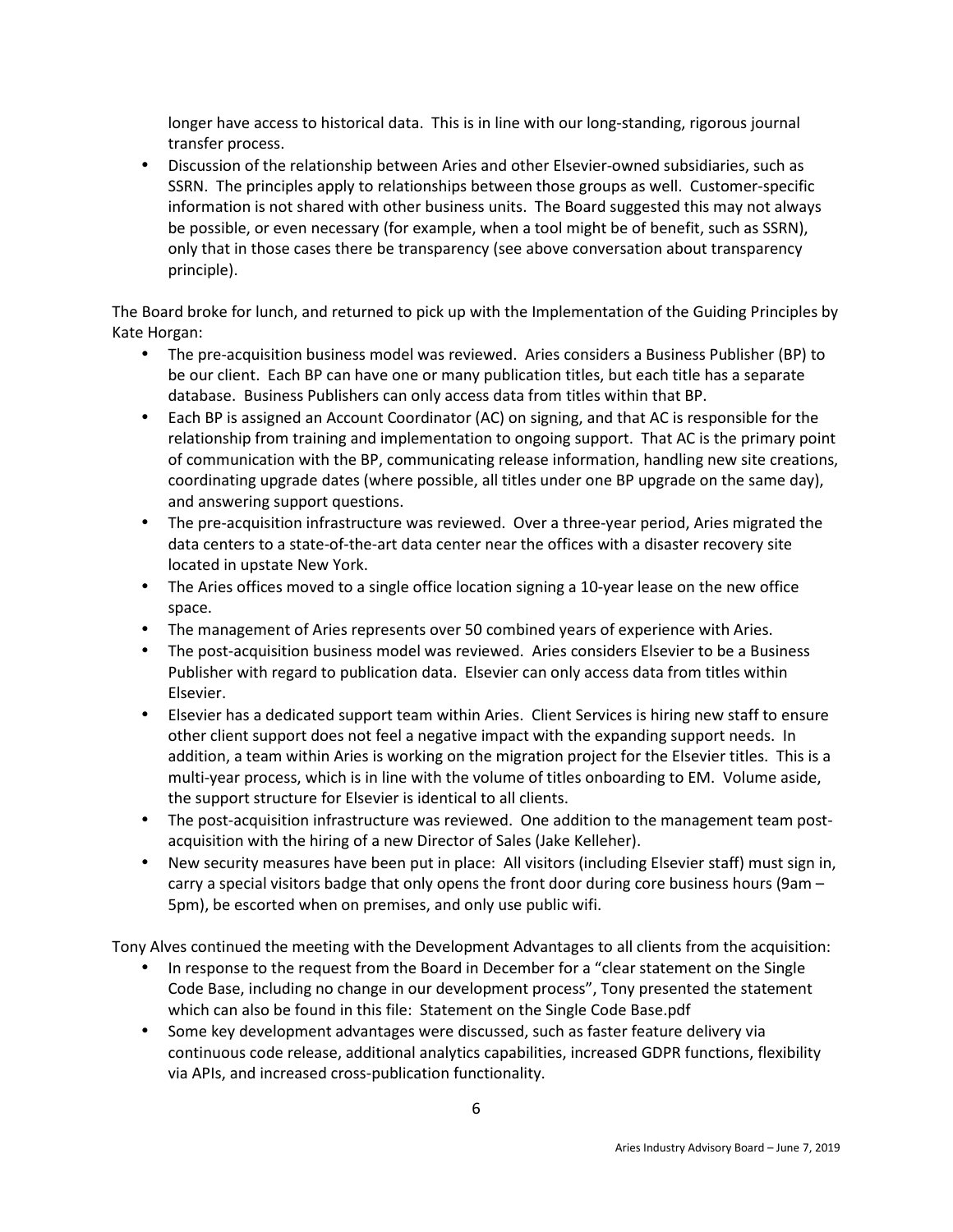• Editorial Manager development has always been "crowd sourced" and continues to be. When clients wish to pay for a feature, that development is prioritized. Elsevier features are prioritized in a similar way. All features built become available for all clients in the single code base.

Tony proceeded into discussion of Aries' Strategic Development:

- Aries remains committed to our strategic development vision we have had pre-acquisition. These priorities and vision are not influenced by Elsevier priorities.
- Such strategic development areas include:
	- o Batch configurations
	- o Cross-publication ProduXion Manager
	- o Repository integrations via API
	- o Preprint server integrations
	- o Third party quality assurance tools
	- o LiXuid

The meeting continued with a Future Preview of the State of the Industry from Cara Rivera of KWF Consulting:

• Cara shared some of the recurring themes in the industry that arise as KWF engages with various clients in publishing. Slides can be found in this file: KWF Consulting trends talk for Aries 7 June 2019.pdf

The meeting then transitioned to the Industry Strategic Initiatives discussion with the board as a whole.

Discussions:

- Data content and integrity: Content is printed, but content can also be viewed as data and mined as such. Funder information is often provided, but this could be used to determine what percentage of submissions report funding information, how many studies are published against one grant, etc. Data integrity becomes a challenge as well, where information can be incorrect, or multiple IDs can be used for a single entity or person. How can the data be mined, and how can the data be kept clean?
- Open Access: Should OA become the dominant model, what impact will that have on the need for publishers? Contrary to belief, the trend shows that OA or self-publishers still navigate to large publishers to benefit from volume pricing and discounts. May be that publishers become more service-based, along the lines of a purchasing service for smaller journals and societies, such as online platforms and submission systems. Smaller publishers may have a harder time adapting to that sort of ecosystem.

Is there a place for subscription to OA in the ecosystem? It would be nice, but there is no incentive for institutions to keep it up as there is no return.

• Preprints: As more papers are submitted via preprint and made available ahead of peer review, methods of searching and culling quality will need to adapt (search capabilities, AI tools, etc.). In some disciplines, preprints have been beneficial (scientific astronomy), but in others it is more dangerous (medical). The more prevalent, the more challenging as media/general public view preprint research as vetted when it is not. Can institutions impose better regulations to make preprint research more legitimate?